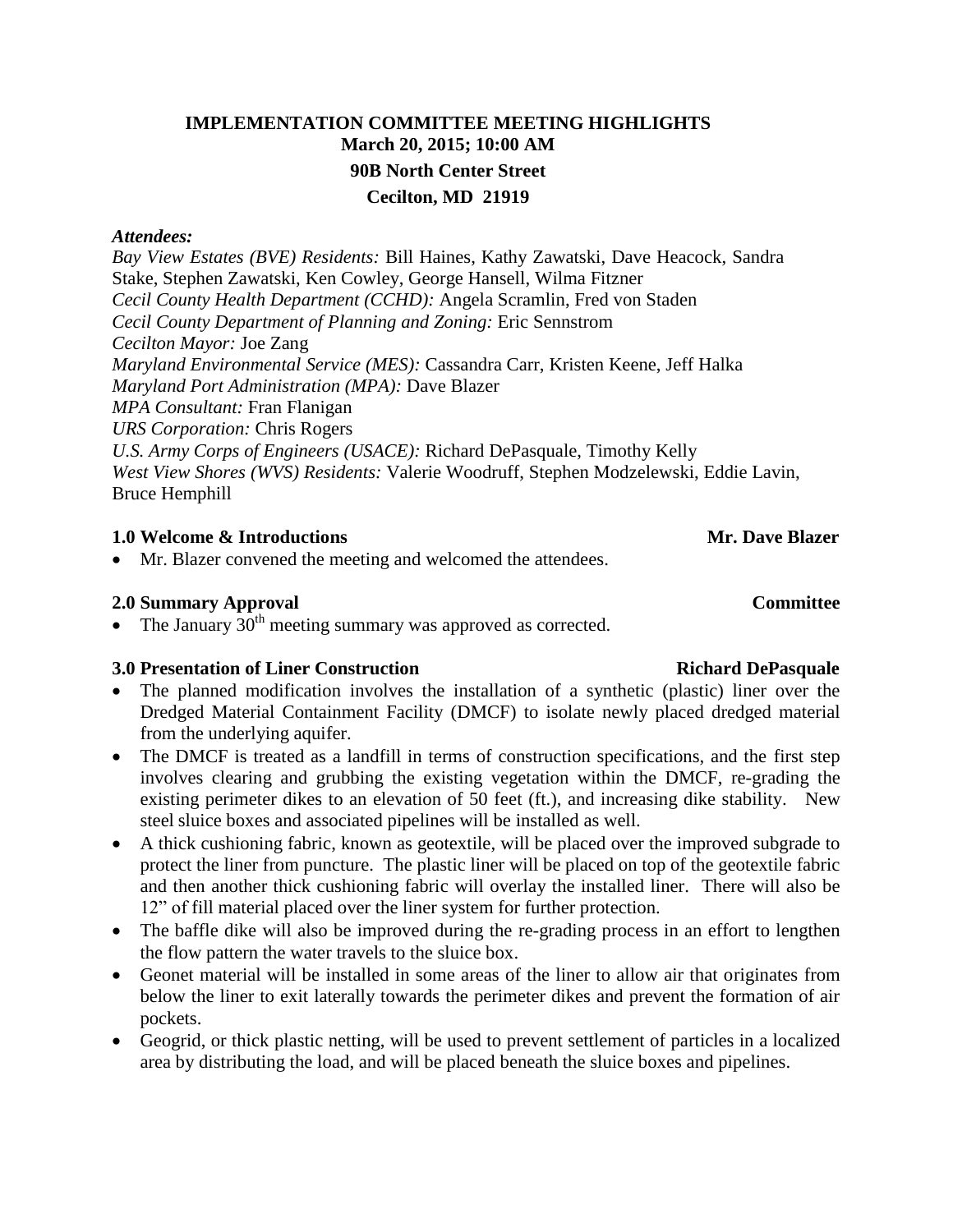- The particular geotextile material being used for the Pearce Creek DMCF can elongate five times its length without breaking, which is beneficial when dealing with differential settlement.
- Upon installation there is a rigorous quality assurance/quality control procedure and stringent project installation specifications which must be adhered to. Extensive field and laboratory testing will also be performed during construction to ensure all quality requirements are met (i.e. geomembrane strength and thickness, seam strength and integrity).
- The construction contractor will hire an independent specialty inspection firm to conduct liner monitoring and testing. The United States Army Corps of Engineers (USACE) will also inspect the liner construction components (10% of the seams) via their own hired firm.
- Geosynthetics are engineering materials that have been used for decades in similar applications and field performance has been excellent. Additionally, the use of geosynthetics for a liner system is preferred over clay and asphalt, which can crack and form open fissures.
- Prior to liner construction, 1-2 ft. of soil will be graded and remain in the DMCF throughout construction and ultimately be placed on top of the liner.
- During construction, there will be a significant degree of typical site preparation activity (i.e. tree clearing, grubbing) and equipment inside the DMCF.

## **4.0 Pearce Creek Reactivation Updates Tim Kelly**

## *Timeline of Liner Construction and Placement*

 $\bullet$  Contractor negotiations will begin on April 30<sup>th</sup> and the liner installation efforts will be initiated this summer. The contractor will have until July 2016 to install the liner, and dredging activities are anticipated to occur from October 2016 through March 2017.

## *Groundwater Monitoring Plan*

 The groundwater monitoring plan is being reviewed by Maryland Department of the Environment (MDE).

## *Water Quality Discharge Monitoring*

 The Water Quality Certification discharge monitoring will be conducted by the USACE via automatic samplers, which will collect water samples during dredging and surface water discharge

## **5.0 Exterior Monitoring Program Kristen Keene**

- The Pearce Creek DMCF Exterior Monitoring Program is a voluntary effort developed to monitor the environmental conditions surrounding the Pearce Creek DMCF.
- The first monitoring event (fall 2015) will serve as the baseline event; the data and measurements collected from the first event will be used to compare to all subsequent sampling events.
- Sampling events will occur bi-annually, once in the fall (prior to the dredging season) and once in the spring (after the dredging season has ended). There is flexibility in the sampling schedule to avoid such things as a big storm event, which could skew the results.
- Relative to the Pearce Creek DMCF monitoring efforts, samples will be collected from the Pearce Creek Lake and the Elk River; sample collection will be concentrated in areas where the water is being discharged.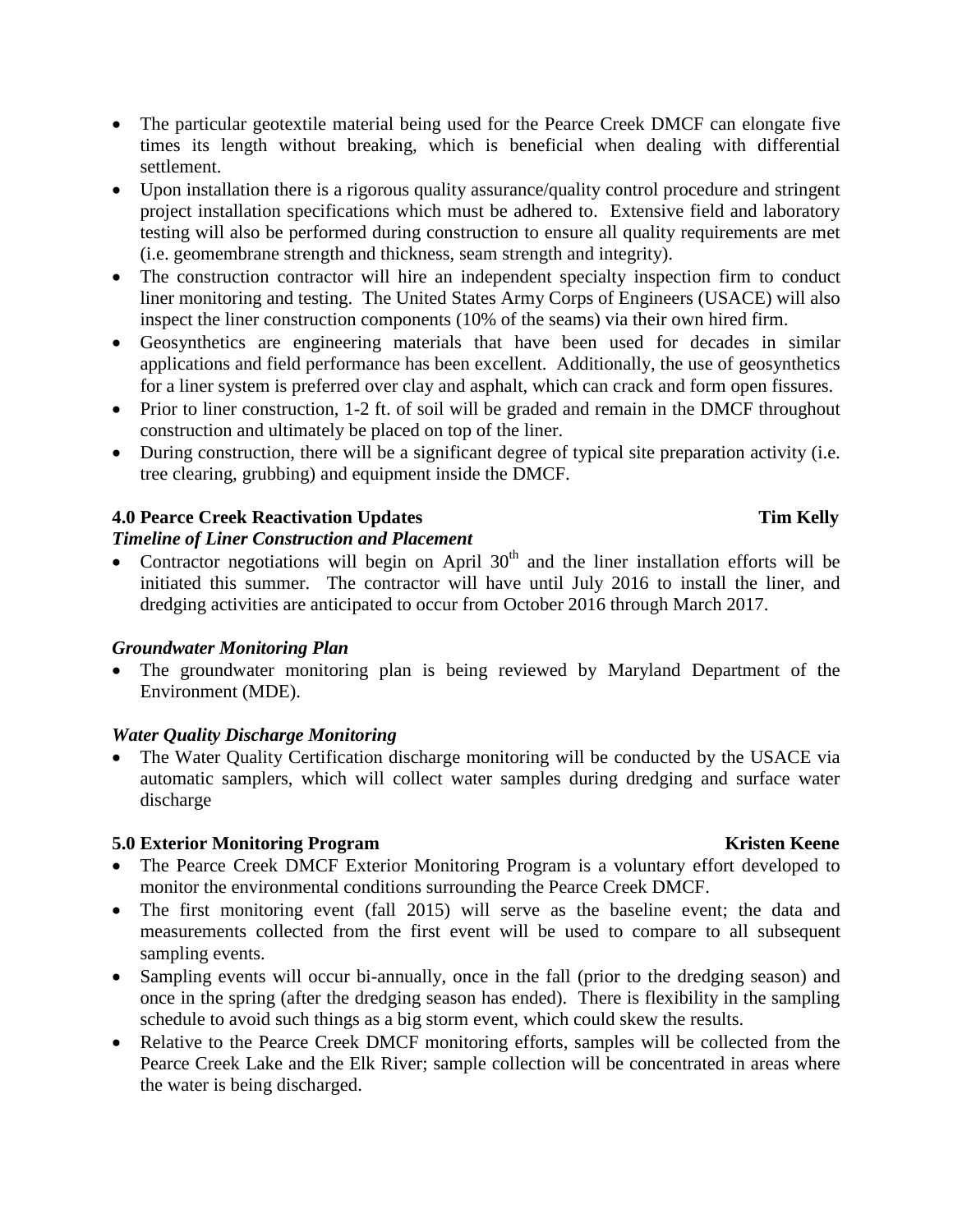- The Maryland Port Administration (MPA) has conducted exterior monitoring at other DMCFs such as Hart-Miller Island (HMI), Masonville, and Cox Creek.
- Based on the sampling results, there have been no indications of negative impacts to the environmental conditions surrounding the DMCFs.
- The monitoring stations for the Pearce Creek DMCF are still being determined; community concern regarding the beach area is being considered.
- Hydrographic and topographic surveys of the Pearce Creek Lake will be conducted before sampling begins, which will take about two (2) months to complete. The hydrographic surveys will measure the depth and bottom configuration of Pearce Creek Lake. Topographic surveys will be used to identify and map the contours and existing features of the Pearce Creek Lake and associated drainage channel.
- Once the surveying efforts are complete, the data will be used to finalize the parameters associated with the monitoring program.
- Outreach to the residents and other interested stakeholders will continue throughout the process, and the sampling reports can be shared with the public.

### **6.0 Drinking Water Line Planning Progress Mayor Zang, Chris Rogers**

- URS has completed the 95% design plans, bid documents, and specifications related to the water system construction and the plans have been submitted to Maryland Environmental Service (MES) for review.
- URS has been coordinating with the State Highway Administration (SHA) regarding the alignment of the main line pipe in the right-of-way on route 282. Sediment and Erosion Control, and Stormwater plans are contingent on SHA guidance, which impacts the need for easements and the ability to finalize the plans.
- URS is conducting borings along the main line and within the communities in an effort to delineate the road sections to determine necessary paving replacements later.
- URS met with the Cecilton Fire Chief and town hall representatives regarding the installation of fire hydrants. The water system can produce reasonable fire flows and the hydrants are being pursued by the Town of Cecilton independent of MPA, which would include ten (10) hydrants in each community with an additional four (4) hydrants along South Drive, totaling twelve (12) hydrants in each community.
- The current proposed financing plan will cost about \$22/quarter for each home and buildable lot for five years in Bay View Estates (BVE) to install the fire hydrants. West View Shores (WVS) will have a lower cost due to the higher number of lots; costs are spread over the existing and buildable lots. URS will be providing service line stubs to all buildable lots.
- URS has been in contact with MDE regarding the Cecil County Master Water and Sewer Plan and has requested that the Pearce Creek project (Cecilton) component be approved in advance of the entire plan. MDE agreed and will send a letter of approval for the Cecilton component.
- URS will be attending the BVE Community Association Meeting on March  $21<sup>st</sup>$  and the WVS board meeting in May to present the water system plans.
- URS will need access agreements from Homeowners before the on-lot work can begin, which will be drafted by the Town Attorney. Easements will also be needed from the Homeowners' Associations.
- There is a need to inject chlorine at the beginning and towards the end of the line; there are no pumping stations required to increase pressure.